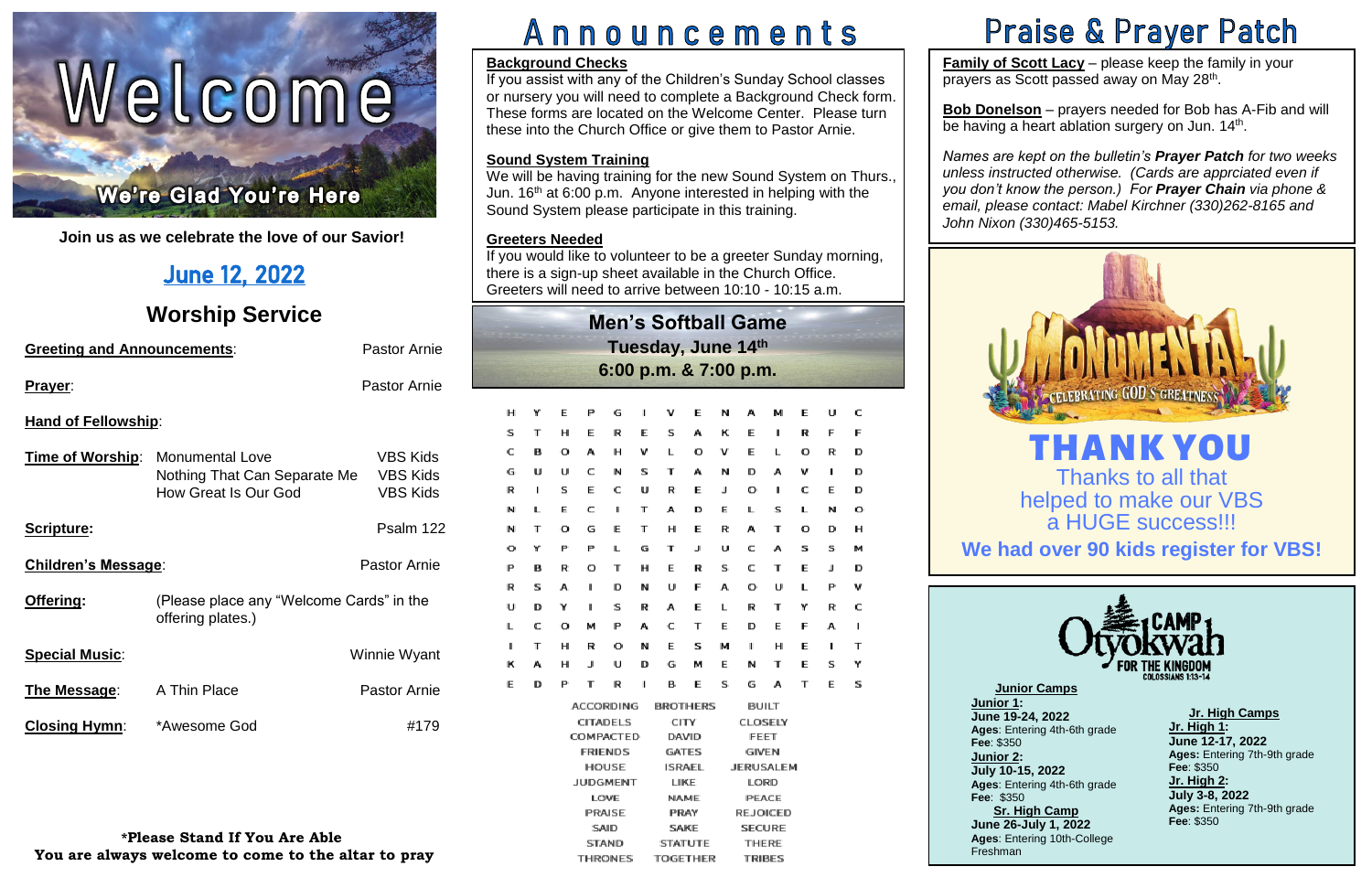### **Scripture Psalm 122 NIV**

**<sup>1</sup>**I rejoiced with those who said to me, "Let us go to the house of the LORD." **<sup>2</sup>** Our feet are standing in your gates, Jerusalem. **<sup>3</sup>** Jerusalem is built like a city that is closely compacted together. **<sup>4</sup>** That is where the tribes go up—the tribes of the LORD—to praise the name of the LORD according to the statute given to Israel. **<sup>5</sup>** There stand the thrones for judgment, the thrones of the house of David. **<sup>6</sup>** Pray for the peace of Jerusalem: "May those who love you be secure. **<sup>7</sup>** May there be peace within your walls and security within your citadels." **<sup>8</sup>** For the sake of my family and friends, I will say, "Peace be within you." **<sup>9</sup>** For the sake of the house of the LORD our God, I will seek your prosperity.

### Sermon Notes

**I. When I'm in trouble, I need to go to the** 

**Place.** (Ps 120)

**II. Once you've been to the Thin Place, you know** 

**the Thin Place is.** (Ps 121)

- **III. \_\_\_\_\_\_\_\_\_\_\_\_\_\_\_ matters.** (Ps 122)
- **IV. matters.** (Ps 122:1-4)
	- **A.** Don't take this \_\_\_\_\_\_\_\_\_\_\_\_ for granted.
	- **B.** Don't take these \_\_\_\_\_\_\_\_\_\_\_\_\_\_ for granted.
	- **C.** Pray about a few \_\_\_\_\_\_\_\_\_\_\_\_\_ you can invite

to join you.

### Week at a Glance

| <b>TODAY:</b>     | 8:00a.m.<br>$9:15$ a.m.<br>$9:45$ a.m.           | Jr. High 1 Camp Week Begins<br><b>Bible Study</b><br><b>Sunday School</b><br>Fellowship |  |  |  |  |
|-------------------|--------------------------------------------------|-----------------------------------------------------------------------------------------|--|--|--|--|
|                   | 10:30 a.m.                                       | Worship                                                                                 |  |  |  |  |
| <b>TUES 14th:</b> | 4:30 p.m.<br>6:30 p.m.<br>6:45 p.m.<br>7:30 p.m. | <b>TOPS</b><br><b>Elder's Meeting</b><br>Deacon's Meeting<br><b>Council Meeting</b>     |  |  |  |  |
| <b>THUR 16th:</b> | 8:30a.m.<br>10:30 a.m.                           | Line Dancing Class<br>Al-Anon                                                           |  |  |  |  |

Attendance Last Sunday **127 Offering Last Sunday \$6,542.00**



### Ministerial Staff

**Senior Pastor: Arnie Kaufman** Home Phone: (330) 264-6388 E-mail: [pastor@woosterfirst.cggc.org](mailto:pastor@woosterfirst.cggc.org) Office Hours: 9:00 a.m. – 1:00 p.m., Monday - Friday

### **Secretary: Amanda McVay-White**

Church Phone: (330) 262-3691 E-Mail: info@woosterfirst.cggc.org Office Hours: 7:30 a.m. – 12:30 p.m., Monday - Thursday **Contact Us At …** 1953 Akron Road Wooster, OH 44691 Web: [www.woosterfirst.cggc.org](http://www.woosterfirst.cggc.org/) E-mail: info@woosterfirst.cggc.org Phone: (330) 262-3691 Facebook: First Church of God



YouTube QR Code

## A Thin  $\overline{\phantom{a}}$ t

 $\overline{1}$ 

ş

.<br>.

en en

i<br>Li

**SERVE** 

il.